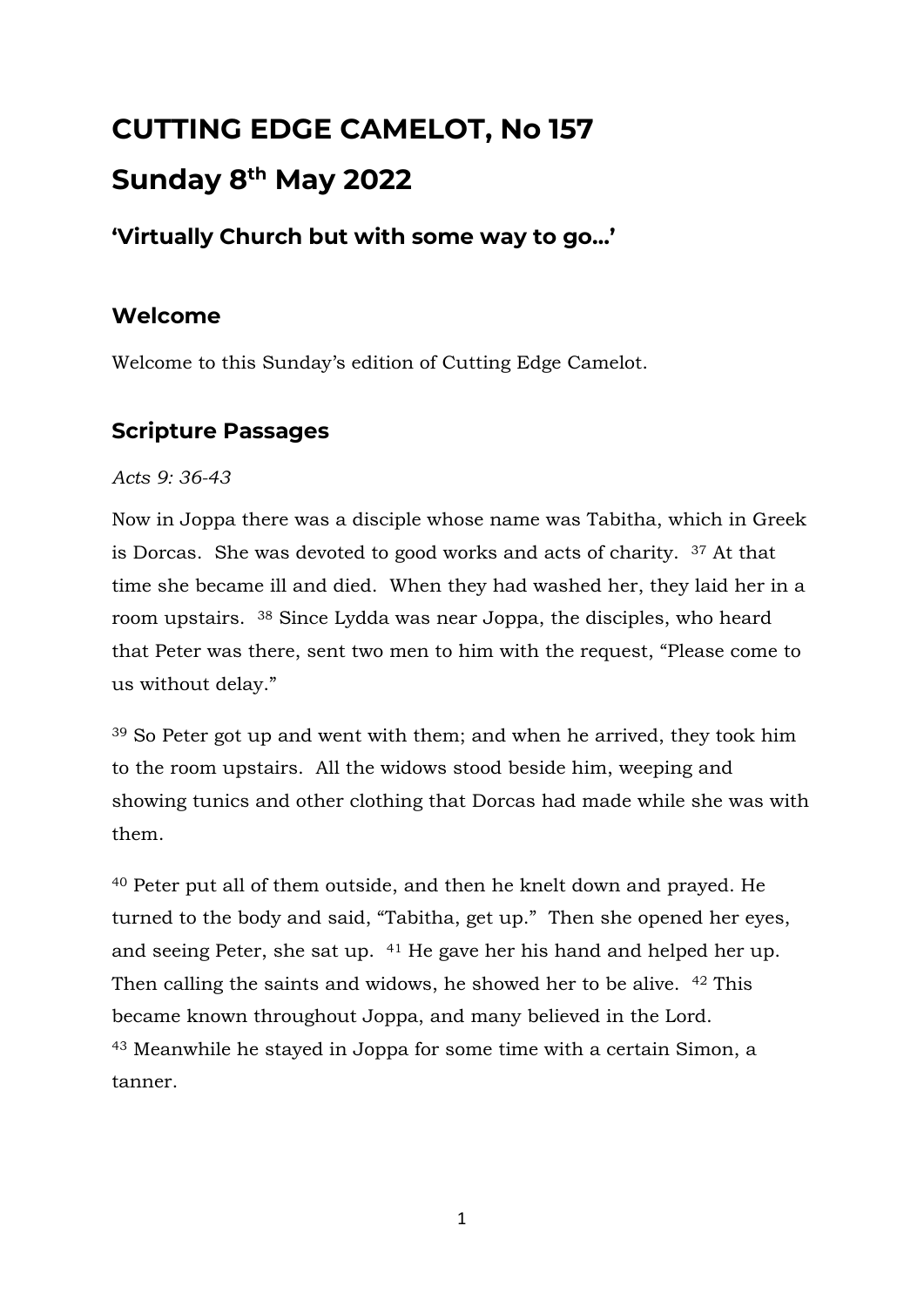#### *John 10: 22-30*

At that time the festival of the Dedication took place in Jerusalem. It was winter, <sup>23</sup> and Jesus was walking in the temple, in the portico of Solomon. <sup>24</sup> So the Jews gathered around him and said to him, "How long will you keep us in suspense? If you are the Messiah, tell us plainly."

<sup>25</sup> Jesus answered, "I have told you, and you do not believe. The works that I do in my Father's name testify to me; <sup>26</sup> but you do not believe, because you do not belong to my sheep. <sup>27</sup> My sheep hear my voice. I know them, and they follow me. <sup>28</sup> I give them eternal life, and they will never perish. No one will snatch them out of my hand. <sup>29</sup> What my Father has given me is greater than all else, and no one can snatch it out of the Father's hand. <sup>30</sup> The Father and I are one."

### **Reflection**

In this Easter season, we consider the impact of Christ's resurrection, the supreme example of God's miraculous work.

And as we consider this perhaps it might prompt in us the response 'If only we had been there…' If we are struggling with our faith we might think that if we had been alive in those days our path to faith might have been easier. For if we had seen miracles with our very own eyes how could faith and trust in Jesus not inevitably be sparked off and strengthened?

And we might have been struck by the story of Thomas which we looked at a couple of weeks ago. Thomas refused to believe until Jesus met his very bold and direct demand to put his hands into His side and to see the marks of the nails. And we might think that Thomas' equally bold and direct response of faith to this, My Lord and my God, was inevitable. How could Thomas have possibly responded in any other way? And if we had been in his position how could we have possibly responded in any other way?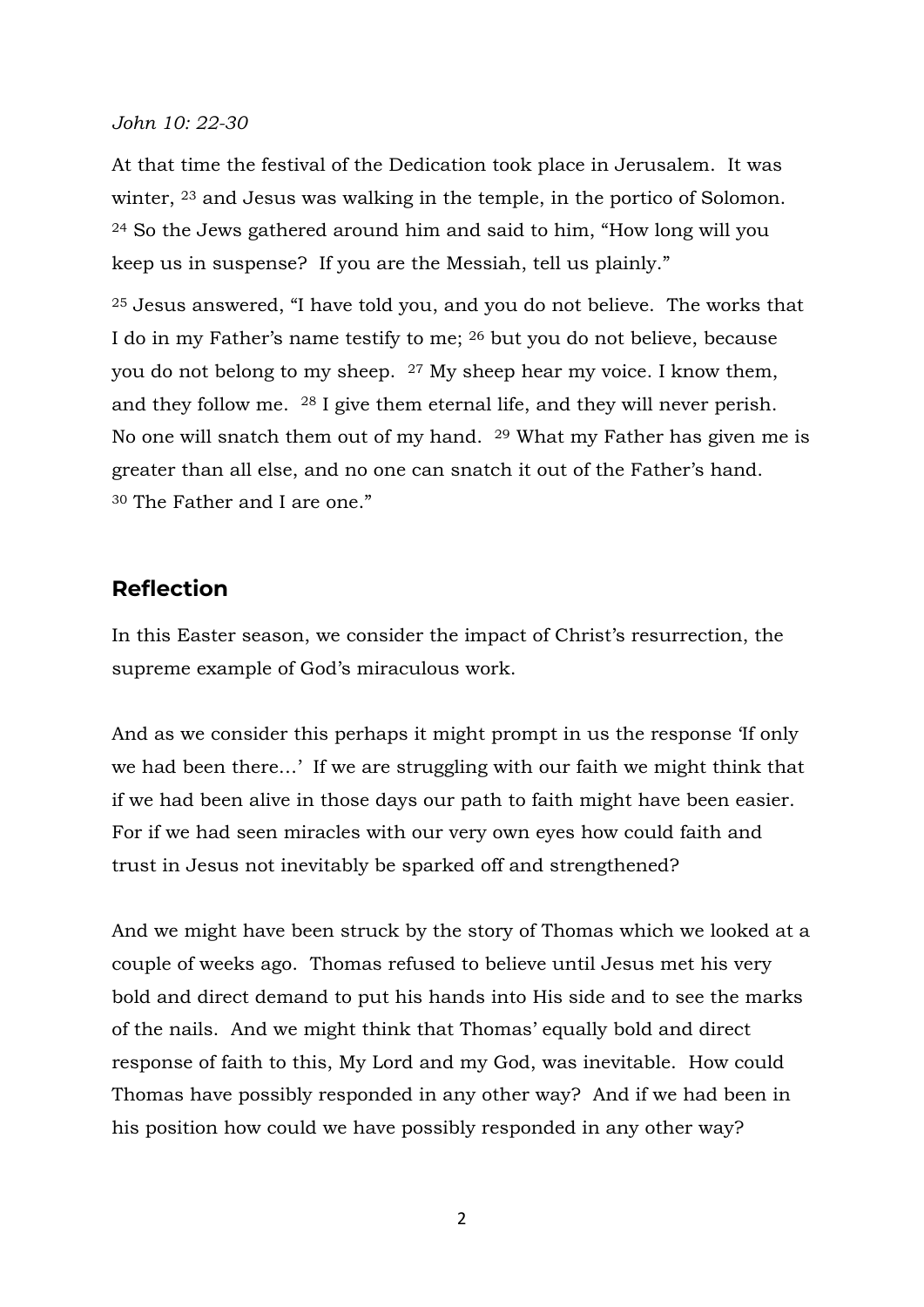And yet seeing does not always result in believing…

Take, for instance, the opposition to Jesus and His message which we learn about in today's reading from John's gospel.

These opponents are unimpressed by Jesus and His claims. There is a note of challenge and an underlying lack of trust in their question, "How long will you keep us in suspense? If you are the Messiah, tell us plainly."

But we need to remember that these people had had ample opportunities to come to faith and trust in Jesus through the miracles which had happened in front of their very eyes. For instance, Jesus had performed an extraordinary miracle of healing a man who had been born blind. But even though they had seen this man who could now see perfectly well they had refused to believe the evidence of their own eyes. Some people questioned whether this man was in fact the same person as the blind man who used to sit on the ground and beg. Or was it someone else who just happened to look like the same man?

And even when the man's parents confirm that this person is indeed their son who used to be blind and who now sees they still continue to question what has happened. Indeed they become hardened in their lack of belief in Jesus stating aggressively, 'We know that God has spoken to Moses, but as for this man, we do not know where he comes from.' (John. 9:29).

And so Jesus confronts their lack of faith. Even though they have been given plenty of evidence with their own eyes they simply do not believe in Him.

And Jesus makes another clear statement of His divinity when He says, 'The Father and I are one.' But while Thomas makes this form of confession when he sees the miracle of the resurrection for himself these opponents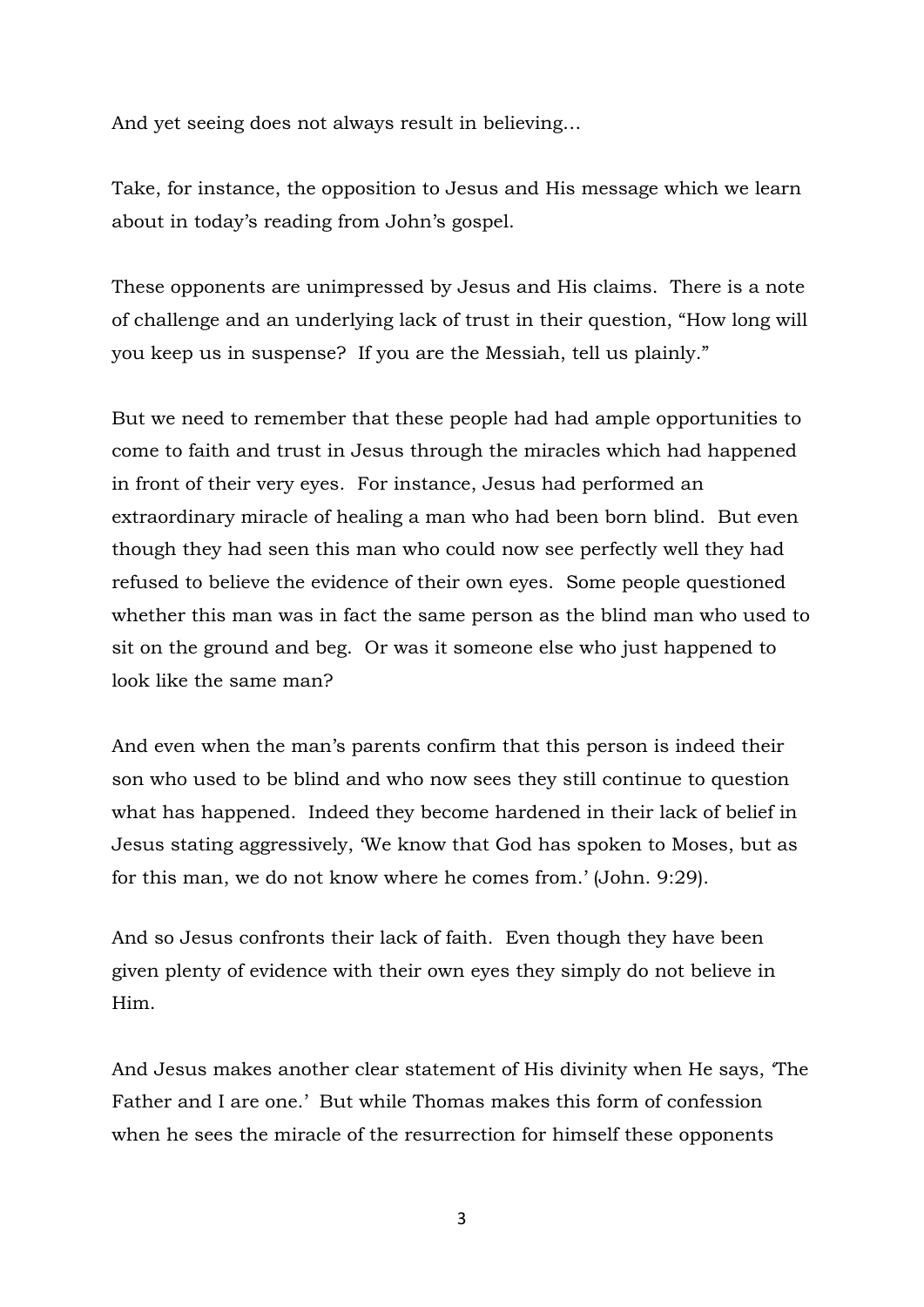simply refuse to accept Jesus' claims no matter how clear the evidence they have been given.

For miracles which do not result in faith do not change lives. Miracles do not bypass the need for faith. Rather faith remains essential. Jesus reminds us in this gospel passage that faith is not primarily about intellectual knowledge but is a matter of relationship. Using the metaphor of the sheep and shepherd He reminds us of the importance of hearing God's voice for ourselves, of being known by Jesus and following Him.

For this will result in eternal life, an entirely new quality and dimension of life and in the security of knowing that we belong to Jesus for ever. Not even death is able to take this away from us.

Our reading from Acts also explores the relationship between miraculous healing and faith. The context for this is the apostle Peter's healing of Dorcas.

An urgent request has been sent from some disciples in a town called Lydda for Peter to come without delay. A key member of their congregation, the widow Dorcas, has died. Surely Peter is being asked to rescue a situation which is beyond rescue or remedy?

And yet God is a God of the miraculous. Jesus' resurrection tells us that nothing, not even death, is beyond the scope of God's power.

However, those who were mourning Dorcas' death do not as yet seem to have shared this perspective. Their demonstrative response of grief is, of course, entirely natural and a testament to the depth of their love for Dorcas. And yet its expression does not allow for the possibility that God has planned an entirely different end to this story.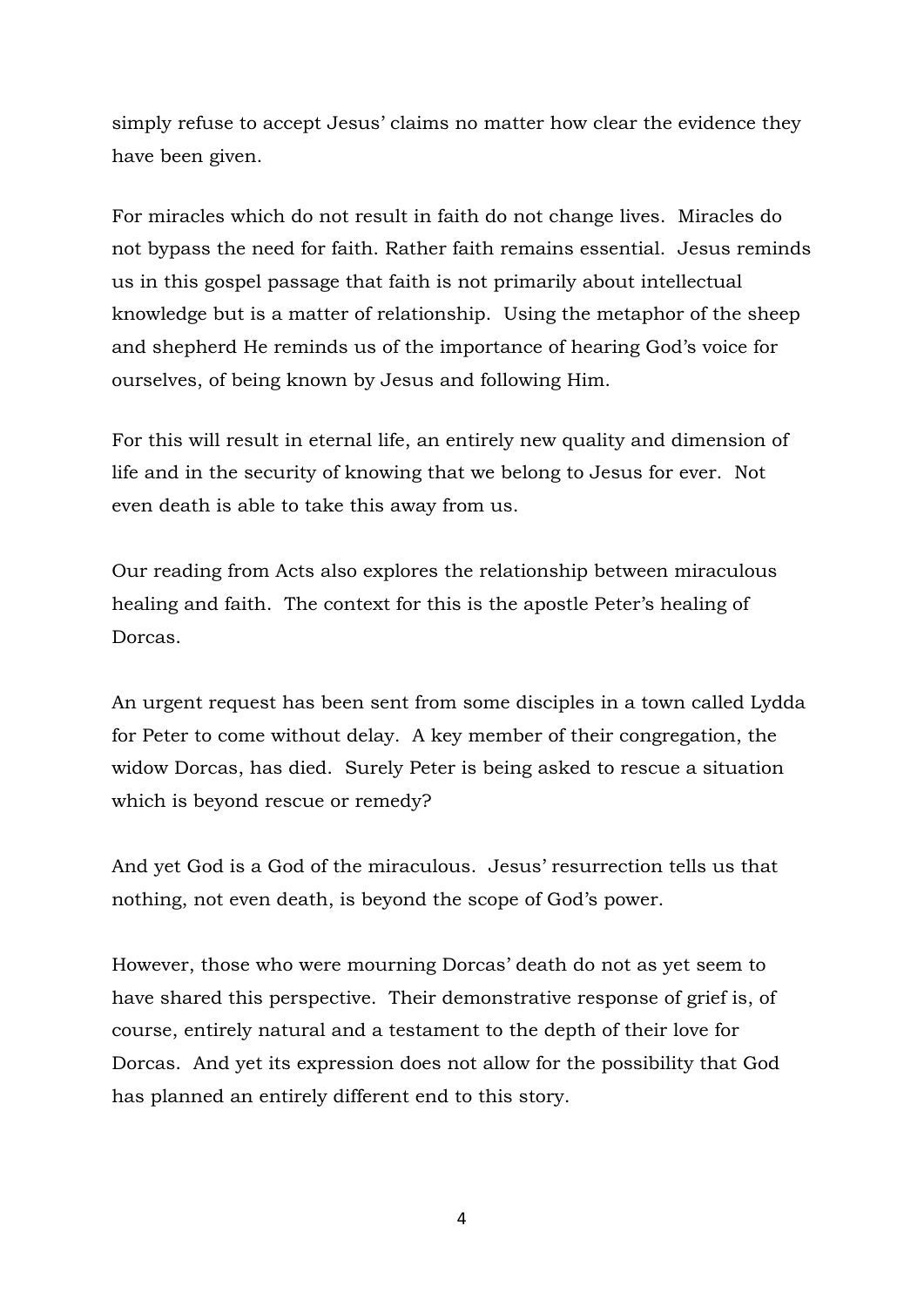Peter needs to be able to minister and operate within an atmosphere of faith. So, harsh though this may seem, Peter needs to exclude these mourners from the scene in order to allow faith and God's power to flow. In this Peter may have been taking as his model the occasion when Jesus excluded the mourners from the house where He raised Jairus' daughter from the dead (see Luke 8:48-56).

And when this miracle of Dorcas being raised from the dead does take place it does indeed result in many people who saw and heard what had happened coming to faith in Jesus. Many people, yes, but not everyone. For once again the miracle on its own is not sufficient to change the lives of those who see. It needs to be accompanied by faith.

As we read these accounts in John's gospel and the Acts of the Apostles they cause us to ask ourselves whether there are there or have been any occasions when our own lack of faith has prevented the power of God from flowing.

For if we begin by regarding circumstances, however difficult they may be, as being simply impossible then we write off the very possibility of God acting.

And so often faith and being able to trust people go hand in hand. Those who met the man who had been blind from birth and was now able to see wondered whether this was in fact the same person or simply someone who looked very like him. Perhaps when we think about this we are reminded of times when we have ignored the obvious explanation of some event in favour of an alternative but much more unlikely explanation. And why do we this? It happens when we do not trust someone.

And then again there are the times when we fail to recognise or to be thankful for the ways in which God is already acting. We may forget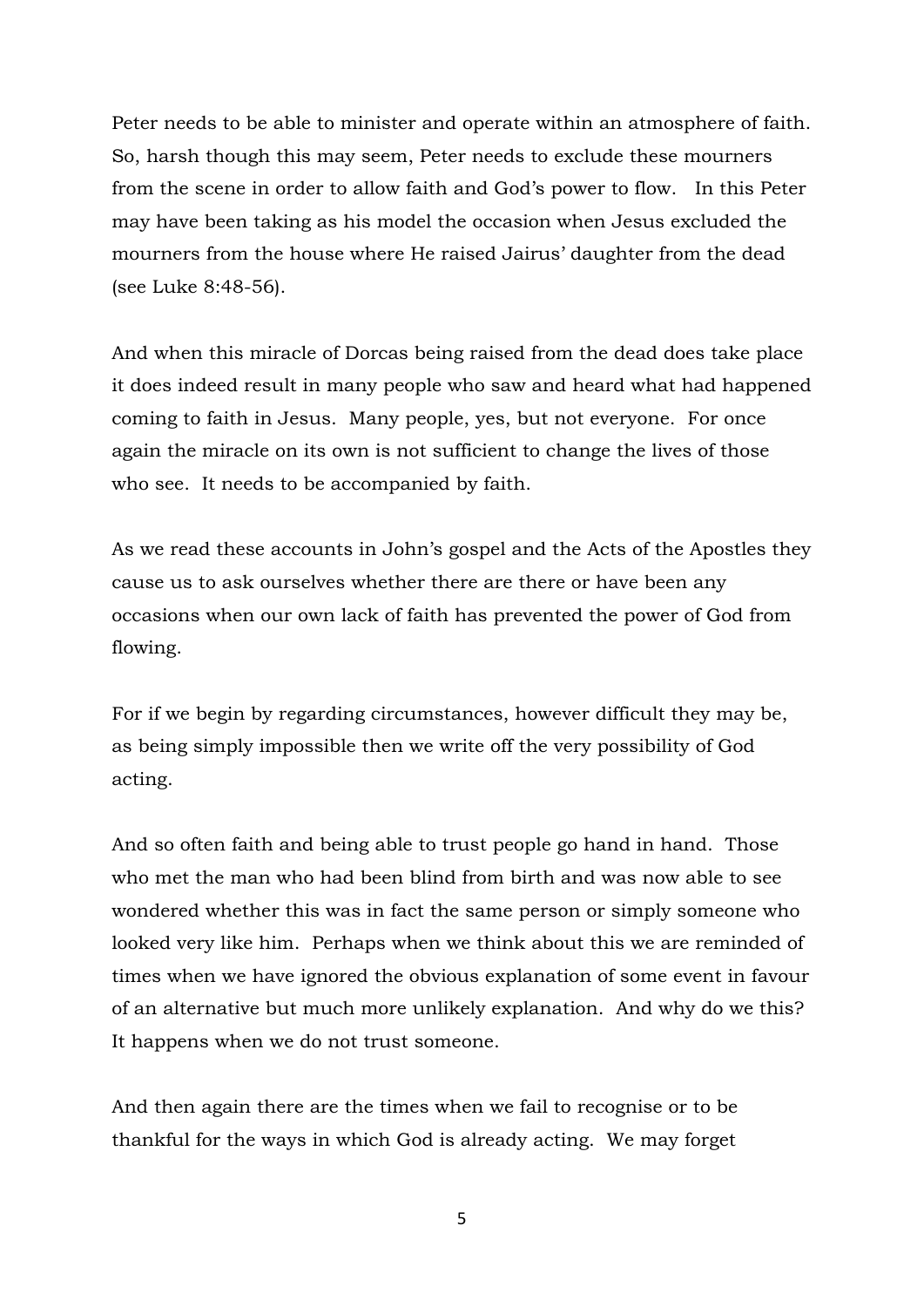answers to prayers which we have received and come to believe that these are simply a series of coincidences.

For even if what we have seen and heard of God's works is less dramatic than being raised from the dead the importance of recognising what God has done and maintaining an attitude of faith and thanksgiving remains just as important.

For the more that we are able to recognise where God is at work in our lives, the more our faith will be built up and in turn we will begin to witness God working with us in ever deeper and more powerful ways.

*Tristram*

#### **Anna's new curacy**

The details of Anna's new curacy have now been confirmed. She will serve the rest of her curacy in the Benefice of Budock at the church of St Budock in the Diocese of Truro. The benefice incorporates Budock Water as well as some of Falmouth. Anna will be licensed on 17th May.

### **New Bishop of Bath and Wells**

It has been announced that our new Bishop of Bath and Wells will be the Rt Revd Michael Beasley. He is currently the Bishop of Hertford, a role which he has held since 2015. Prior to taking a fulltime role with the church, Bishop Michael was an epidemiologist, a background he was called on to use during the pandemic as a member of the Church of England's Covid task force.

Bishop Michael is already familiar with Somerset. His wife Lizzie is from a farming family from Somerset and prior to Bishop Michael being interviewed for the role of Bishop of Bath and Wells, they both undertook a 60 mile walk around the county.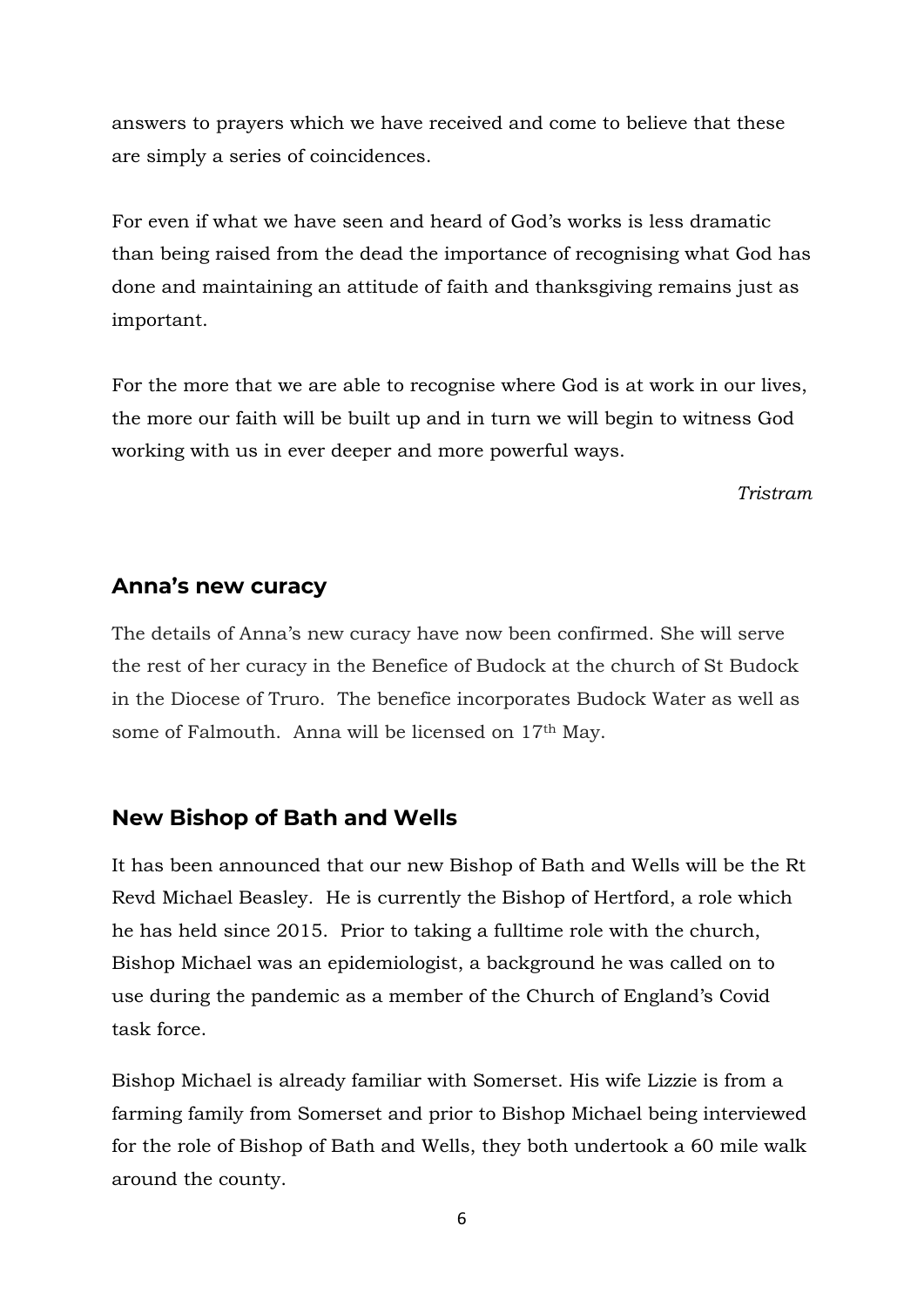Further details about Bishop Michael can be found on the Diocesan website, [https://www.bathandwells.org.uk/news/new-bishop-of-bath-and-wells](https://www.bathandwells.org.uk/news/new-bishop-of-bath-and-wells-announced.php/)[announced.php/](https://www.bathandwells.org.uk/news/new-bishop-of-bath-and-wells-announced.php/)

## **Points for Prayers**

- Being able to see God at work and trusting what we see
- Peace and justice to prevail in the conflict between Russia and the Ukraine and for humanitarian efforts to help all those harmed by the conflict
- Continuing prevalence of covid cases
- Those whom we know who are facing illnesses of all kinds and have recently been bereaved
- For our new Bishop, Rt Revd Michael Beasley
- Anna's new curacy in Budock, Diocese of Truro
- For Elliscombe House in Higher Holton now reopened and for its first residents
- For North Cadbury church school and our other local schools as they continue their school terms
- Prayers and thanksgiving for contributions to the foodbanks and for those helping to take these to the foodbanks.

## **Hymn**

A suggested hymn for this Sunday is 'The God of love my shepherd is.' This is based on Psalm 23.